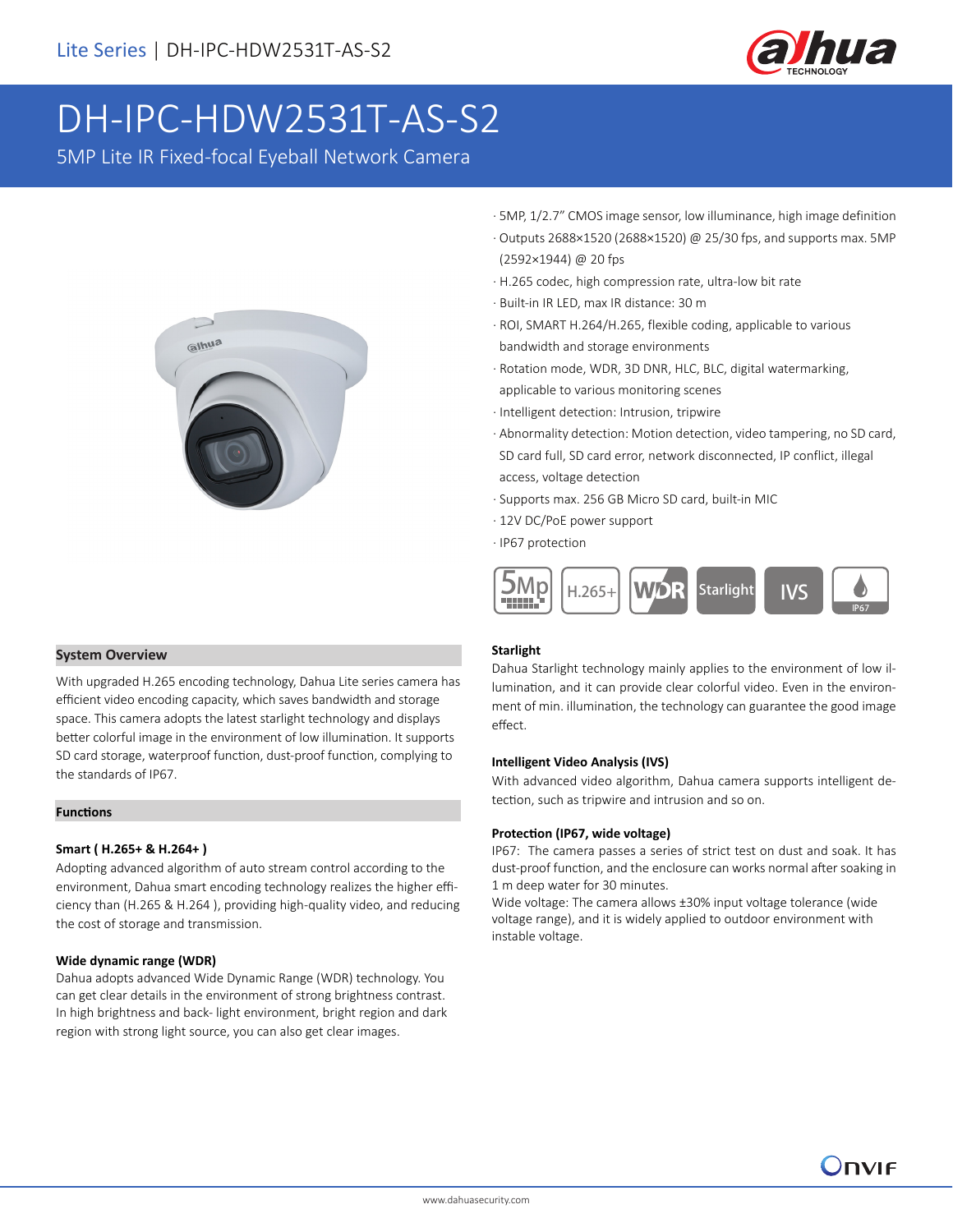# Lite Series | DH-IPC-HDW2531T-AS-S2

# **Technical Specification**

| . . |  |  |  |  |  |  |  |
|-----|--|--|--|--|--|--|--|

| Camera                   |        |                                                                                                                       |                       |                      |                                |  |  |
|--------------------------|--------|-----------------------------------------------------------------------------------------------------------------------|-----------------------|----------------------|--------------------------------|--|--|
| Image Sensor             |        | 1/2.7" 5Megapixel progressive CMOS                                                                                    |                       |                      |                                |  |  |
| <b>Effective Pixels</b>  |        | 2592 (H) × 1944 (V)                                                                                                   |                       |                      |                                |  |  |
| <b>ROM</b>               |        | 128 MB                                                                                                                |                       |                      |                                |  |  |
| <b>RAM</b>               |        | 256 MB                                                                                                                |                       |                      |                                |  |  |
| Scanning System          |        | Progressive                                                                                                           |                       |                      |                                |  |  |
| Electronic Shutter Speed |        | Auto/Manual 1/3 s-1/100000 s                                                                                          |                       |                      |                                |  |  |
| Min. Illumination        |        | 0.008 Lux @ F1.6                                                                                                      |                       |                      |                                |  |  |
| <b>IR Distance</b>       |        | 30 m (98.43 ft)                                                                                                       |                       |                      |                                |  |  |
| IR On/Off Control        |        | Auto/Manual                                                                                                           |                       |                      |                                |  |  |
| <b>IR LEDs Number</b>    |        | $\overline{2}$                                                                                                        |                       |                      |                                |  |  |
| Pan/Tilt/Rotation Range  |        | Pan: 0°-360°<br>Tilt: 0°-78°<br>Rotation: 0°-360°                                                                     |                       |                      |                                |  |  |
| Lens                     |        |                                                                                                                       |                       |                      |                                |  |  |
| Lens Type                |        | Fixed                                                                                                                 |                       |                      |                                |  |  |
| Mount Type               |        | M12                                                                                                                   |                       |                      |                                |  |  |
| Focal Length             |        | $2.8$ mm<br>3.6 mm                                                                                                    |                       |                      |                                |  |  |
| Max. Aperture            |        | F1.6<br>F1.6                                                                                                          |                       |                      |                                |  |  |
| Field of View            |        | 2.8 mm:<br>Pan: 103.0°<br>Tilt: 71.0°<br>Diagonal: 132.0°<br>3.6 mm:<br>Pan: 84.0°<br>Tilt: 58.0°<br>Diagonal: 110.0° |                       |                      |                                |  |  |
| Iris Type                |        | Fixed aperture                                                                                                        |                       |                      |                                |  |  |
| Close Focus Distance     |        | 2.8 mm: 0.9 m (2.95 ft)<br>3.6 mm: 1.6 m (3.61 ft)                                                                    |                       |                      |                                |  |  |
|                          | Lens   | Detect                                                                                                                | Observe               | Recognize            | Identify                       |  |  |
| DORI<br>Distance         | 2.8 mm | 56 m<br>$(183.73 \text{ ft})$                                                                                         | 22.4 m<br>(73.49 ft)  | 11.2 m<br>(36.75 ft) | 5.6 <sub>m</sub><br>(18.37 ft) |  |  |
|                          | 3.6 mm | 80 m<br>(262.47 ft)                                                                                                   | 32.0 m<br>(104.99 ft) | 16.0 m<br>(52.49 ft) | 8.0 m<br>(26.25 ft)            |  |  |
| Smart event              |        |                                                                                                                       |                       |                      |                                |  |  |

General IVS Analytics Tripwire; intrusion

Smart Codec Yes

Video Compression H.265; H.264; H.264B; MJPEG

Main stream:

Sub stream: 704 × 576 (1 fps-25 fps) 704 × 480 (1 fps-30 fps)

2592 × 1944 (1 fps-20 fps) 2688 × 1520 (1 fps-25/30 fps)

Video

Video Frame Rate

| <b>Stream Capability</b> | 2 streams                                                                                                                                                                                                 |  |  |  |  |
|--------------------------|-----------------------------------------------------------------------------------------------------------------------------------------------------------------------------------------------------------|--|--|--|--|
| Resolution               | 2592×1944(2592×1944); 2688×1520(2688×1520);<br>3M(2048×1536); 2304×1296(2304×1296);<br>1080p(1920×1080); 1.3M (1280 × 960);<br>720p(1280×720); D1(704×576/704×480);<br>VGA(640×480); CIF(352×288/352×240) |  |  |  |  |
| <b>Bit Rate Control</b>  | CBR/VBR                                                                                                                                                                                                   |  |  |  |  |
| Video Bit Rate           | H.264: 32 Kbps-8192 Kbps<br>H.265: 12 Kbps-8192 Kbps                                                                                                                                                      |  |  |  |  |
| Day/Night                | Auto(ICR)/Color/B/W                                                                                                                                                                                       |  |  |  |  |
| <b>BLC</b>               | Yes                                                                                                                                                                                                       |  |  |  |  |
| <b>HLC</b>               | Yes                                                                                                                                                                                                       |  |  |  |  |
| <b>WDR</b>               | 120 dB                                                                                                                                                                                                    |  |  |  |  |
| White Balance            | Auto/natural/street lamp/outdoor/manual/regional<br>custom                                                                                                                                                |  |  |  |  |
| Gain Control             | Auto/Manual                                                                                                                                                                                               |  |  |  |  |
| Noise Reduction          | 3D DNR                                                                                                                                                                                                    |  |  |  |  |
| <b>Motion Detection</b>  | OFF/ON (4 areas, rectangular)                                                                                                                                                                             |  |  |  |  |
| Region of Interest(RoI)  | Yes (4 areas)                                                                                                                                                                                             |  |  |  |  |
| Smart IR                 | Yes                                                                                                                                                                                                       |  |  |  |  |
| Image Rotation           | 0°/90°/180°/270° (Supports 90°/270° with 2688 × 1520<br>resolution and lower.)                                                                                                                            |  |  |  |  |
| Mirror                   | Yes                                                                                                                                                                                                       |  |  |  |  |
| Privacy Masking          | 4 areas                                                                                                                                                                                                   |  |  |  |  |
| Audio                    |                                                                                                                                                                                                           |  |  |  |  |
| <b>Built-in MIC</b>      | Yes                                                                                                                                                                                                       |  |  |  |  |
| Audio Compression        | G.711A; G.711Mu; G.726; AAC                                                                                                                                                                               |  |  |  |  |
| Network                  |                                                                                                                                                                                                           |  |  |  |  |
| Network                  | RJ-45 (10/100 Base-T)                                                                                                                                                                                     |  |  |  |  |
| Protocol                 | IPv4; IPv6; HTTP; HTTPS; TCP; UDP; ARP; RTP; RTSP;<br>RTCP; RTMP; SMTP; FTP; SFTP; DHCP; DNS; DDNS;<br>QoS; UPnP; NTP; Multicast; ICMP; IGMP; NFS; PPPoE;<br>802.1x; Bonjour                              |  |  |  |  |
|                          |                                                                                                                                                                                                           |  |  |  |  |
| Interoperability         | ONVIF(Profile S/Profile G/Profile T);CGI; P2P;<br>Milestone; Genetec                                                                                                                                      |  |  |  |  |
| User/Host                | 20                                                                                                                                                                                                        |  |  |  |  |
| Edge Storage             | Dahua Cloud; FTP; SFTP; Micro SD Card (support max.<br>256 GB); NAS                                                                                                                                       |  |  |  |  |
| Browser                  | ΙE<br>Chrome<br>Firefox                                                                                                                                                                                   |  |  |  |  |
| Management Software      | Smart PSS; DSS; DMSS                                                                                                                                                                                      |  |  |  |  |
| Mobile Phone             | IOS; Android                                                                                                                                                                                              |  |  |  |  |
| Certification            |                                                                                                                                                                                                           |  |  |  |  |